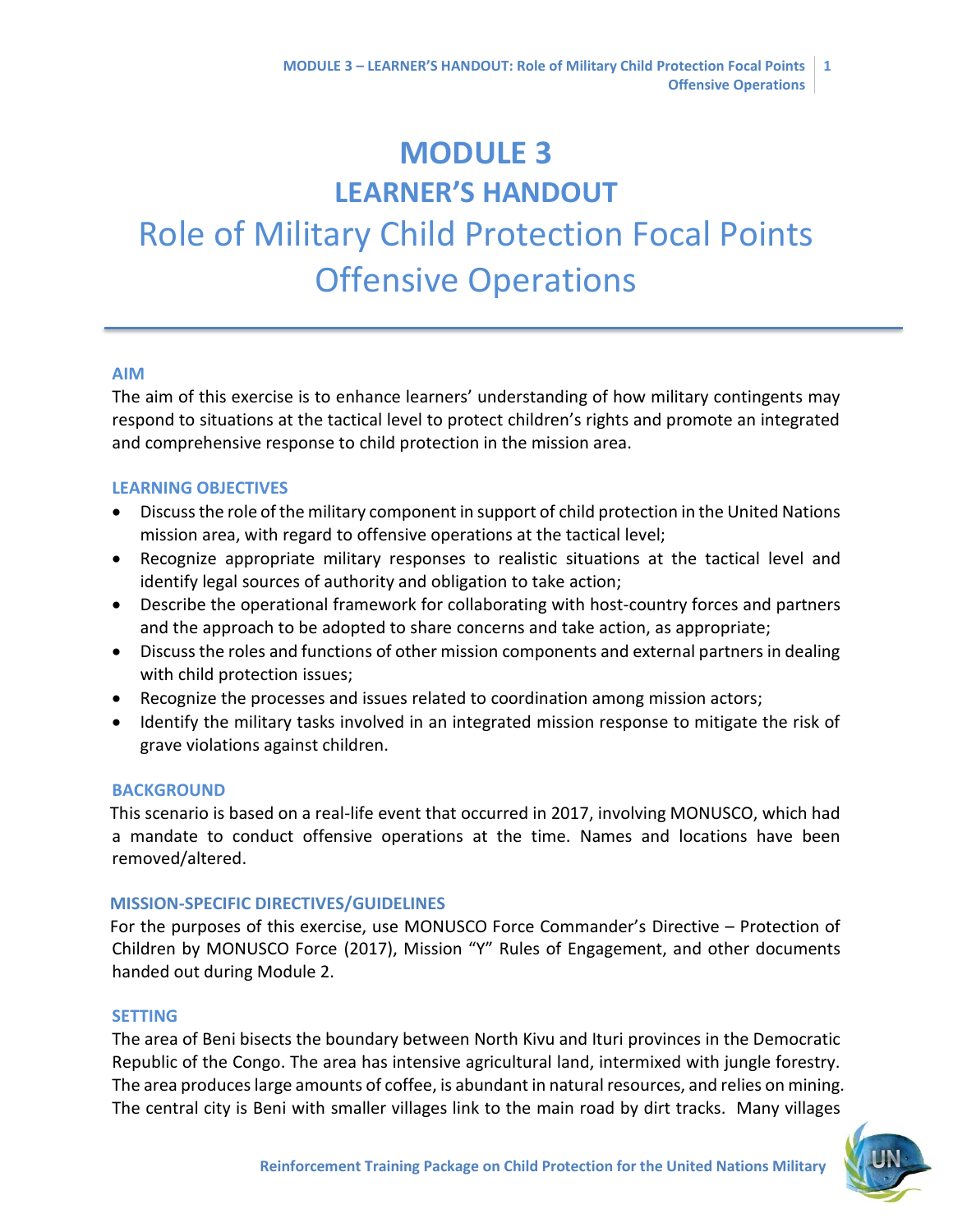#### **2 MODULE 3 – LEARNER'S HANDOUT: Role of Military Child Protection Focal Points Offensive Operations**

are separated from the outside community and have little to no government interface. Local teachers, village elders, female groups and priests play an important role in the communities. Infrastructure is very poor, and the area is easily infiltrated. Destructive forces, such as the Allied Democratic Forces (ADF), an Islamic-based rebel group, the Force Revolution Patriotic Ituri (FRPI), dissident splinter groups, and non-aligned bandits ( or "rebel groups") harass the local population. MONUSCO has reinforced the area, but has not yet been able to isolate and neutralize ADF and FRPI. Elements of the government's armed forces (FARDC) have been conducting joint operations with MONUSCO.

Recently, ADF has been building up forces in the area in response to MONUSCO Force's targeting of its smuggling operations, thus severely impacting its financial resources. ADF has launched several probing attacks on UN bases, resulting in significant UN casualties; it is known for using child soldiers – often armed with rocks and machetes – as suicide waves in its initial attack; it operates through several temporary camps which are highly mobile. To support its raids, ADF's fighter camps are separate from the logistics camps. The logistics camps contain the majority of ADF's women and children.

## **SITUATION**

You are the Force Child Protection Focal Point at Force HQ. You attended the morning briefing when the following flash report was presented by U3 in the situation update brief:

Last night, a UN Patrol base was attacked by ADF and forced to withdraw to Beni with *casualties. It is assessed that ADF could attack Beni in the next 72 hours.*

The Force Commander has already been in a video teleconference with the Special Representative of the Secretary-General (SRSG) and the Senior Leadership Team (SLT). He states that he has been authorized to order an immediate counter-attack to prevent the city of Beni from falling under ADF control. He has therefore authorized immediate airstrikes and artillery fire on ADF positions.

The mission Child Protection Adviser (CPA) missed the morning briefing and speaks with you afterwards. He is concerned about the number of children in the armed group (as fighters, cooks and porters in the logistics camp) and stresses the need to minimize casualties during the offensive operations that are being planned.

As the Force Child Protection Focal Point, you take the Child Protection Adviser's concerns to the Force Chief of Staff (COS), who says that the offensive operation must go ahead. The plan is to isolate the logistics camps, while striking the fighter camps. Mission staff are still in communication with ADF leader, trying to persuade him to cease his actions. The Force COS wants you to:

• Focus primarily on what measures can be taken to reduce the impact on children and families in the armed group, both in advance of the attacks, but also once the attacks

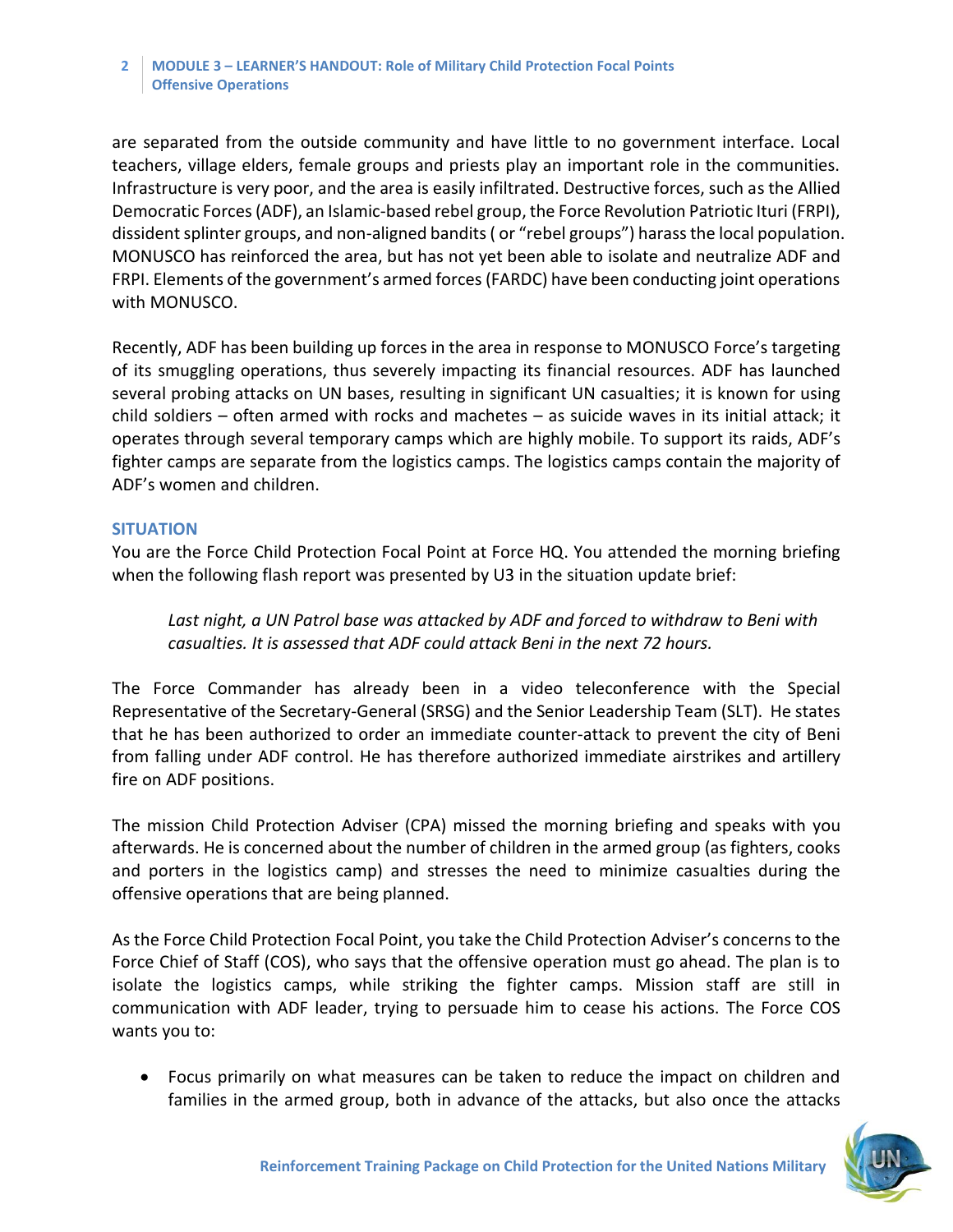have begun, and after they have concluded the immediate operation;

• Determine which control measures can be used for fires and manoeuvre.

The plan is still in its early stages; however, the first strikes will move forward in the next 48 hours.

## **UN Forces in the area:**

- Sector Centre forces are being re-deployed to protect Beni;
- Force Intervention Brigade (FIB) has two light-role infantry battalions in the sector, TANZBATT and RSABATT. The Brigade Commander intends to use these units to provide flank protection and isolate the logistics camps, so as to enable Force Reserve Company (Uruguay) and SF Company to neutralize the fighter camps;
- UN Force has eight attack Helicopters, which will be conducting four strike runs per day;
- FIB has a battery of light guns, which will be used to support the operation;
- Force UAV lines can be deployed within 24 hours.



## **Other organizations in the area:**

- United Nations Children's Fund (UNICEF) and World food Programme (WFP) have personnel on the ground operating from Beni;
- Doctors Without Borders (MSF), Save the Children NGO and International Committee of the Red Cross (ICRC) are known to operate in the area of Beni, from time to time.